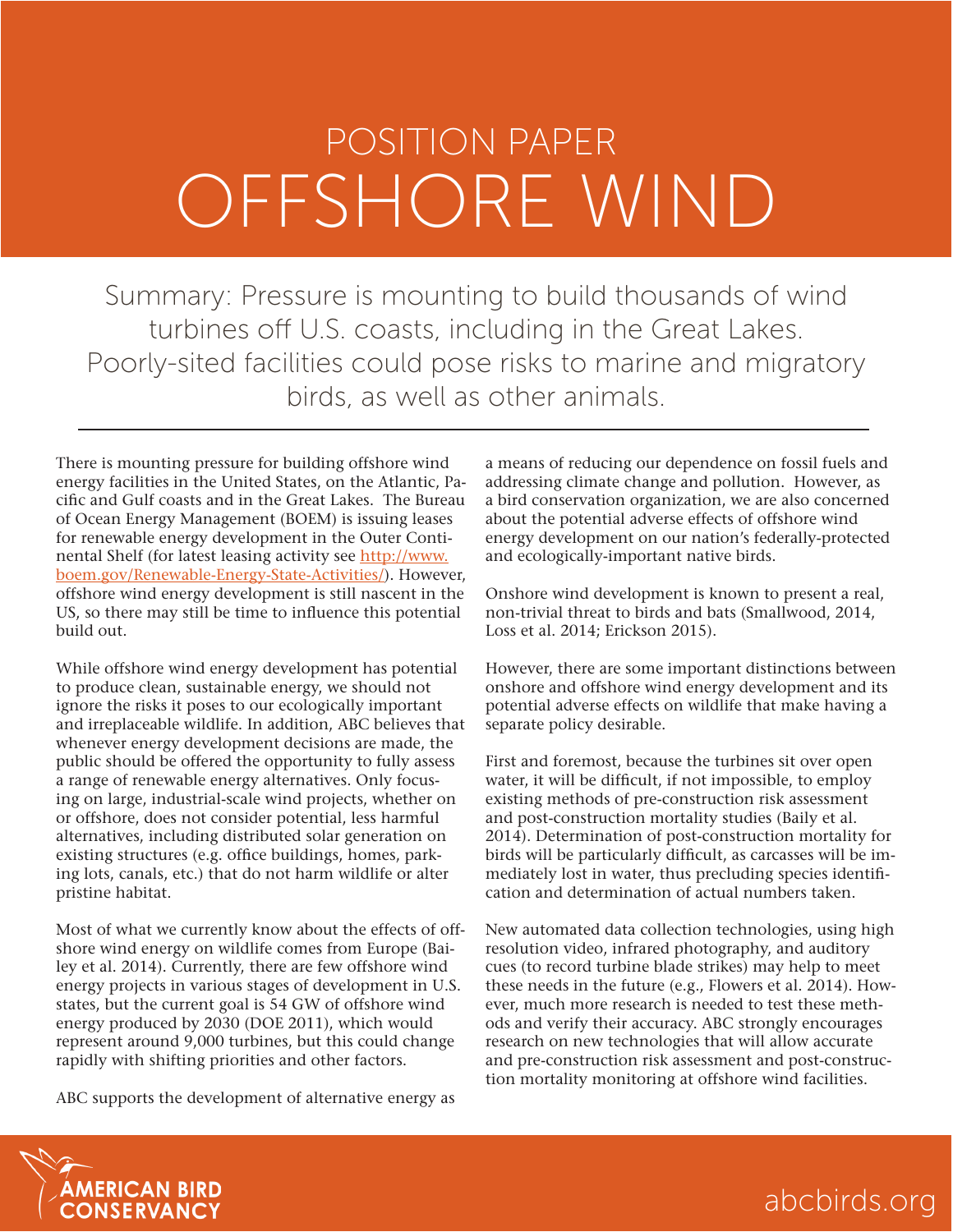Second, a whole host of different species are likely to be affected by offshore wind energy development, including marine seabirds and other marine and freshwater aquatic wildlife, such as cetaceans (whales and dolphins), sea turtles and fish (Bailey et al. 2014). Being tied to water, federally-protected Bald Eagles are also likely to experience greater impact from wind energy development than they have previously, especially in and around the Great Lakes and when projects are sited closer to shore.

Last, comparatively little is known in the United States about the potential environmental impacts of offshore wind energy as compared to onshore wind energy, which has been in operation and studied for decades longer. Offshore marine environments are highly dynamic and can change rapidly with changing weather conditions, such as strong wind and fog; and changing ocean productivity, salinity and sea surface temperature.

Furthermore, little is currently know about the flight height of various marine avian species, which is considered the most important factor in determining a bird's collision risk (Furness et al. 2013), although avoidance is another important factor (Band 2012). Both are very difficult to measure. A recent radar study around the Great Lakes conducted by the U.S. Fish and Wildlife Service (USFWS) (Bowden et al. 2015) suggests that many migratory birds often fly at lower levels than once thought, and this may be true of other birds as well. For seabirds, which use dynamic soaring, flight height and flight behavior is related to wind speed and direction. Albatross, shearwaters and petrels with more prevalent gliding makes them less maneuverable than flappers, are highly vulnerable to offshore wind, as their flight heights bring them within the blade-swept zone of typical turbines when winds are strong (Ainley et al. 2015).

ABC therefore encourages the USFWS, Department of Energy (DOE), Bureau of Ocean Energy Management (BOEM) and other U.S. natural resource agencies to systematically study the species-specific effects of offshore wind energy on federally-protected birds and other wildlife and their habitats.

It also encourages immediate research on ways to mitigate the effects of offshore wind turbines on birds, including ways to detect and cease wind turbine rotation when large numbers of birds are present, as well as employ appropriate lighting that does not attract birds (May et al. 2015).

ABC is concerned that mitigation methods for birds have not been adequately tested for their efficacy in reducing bird mortality (Baily et al. 2015, Wang et al. 2015) and agree with a recent Department of Energy's Office of Energy Efficiency and Renewable Energy statement that, "…technologies to minimize impacts at operational facilities for most species are either in early stages of development or simply do not exist." (DOE EERE 2014). The collective challenge is to have precaution-based mitigation that seeks to increase the resilience of the populations in the absence of empirical evidence of mortality.

As with onshore wind energy development, siting is critical in order to reduce risk of wildlife fatalities (Dewitt and Langston 2006). In the case of birds, abundance (exposure) is one factor, along with vulnerability and hazard, contributing to risk (Marques et al. 2014; Fox et al 2006). It is therefore particularly important that we begin to understand where and why birds are concentrating in certain areas, and avoid those areas whenever possible.

Offshore wind facilities should not be placed in or near marine protected reserves, near populations of rare or endangered species, large breeding colonies, or in major migratory pathways. For seabirds which regularly transit between island nest sites and open-ocean feeding areas, seasonal closures, buffers or corridors around colony sites should be considered to minimize wind impacts. Of course, the definition of "near" may vary from species to species, as some birds travel long distances to forage. In addition, the ocean is a dynamic habitat and conditions (e.g., upwelling, concentration of food species) may change with changing conditions, thus influencing distribution and concentration of wildlife.

Steps must also be taken to require mitigation and compensation when public trust resources, including federally-protected birds, are killed by offshore wind turbines, even after every precaution has been taken. This may be particularly difficult if accurately estimating bird kill proves impossible in open water situations. If so, we may have to rely on modeling to develop compensation models (e.g., Band 2012).

As with onshore wind energy development, ABC favors mandatory, rather than voluntary permitting guidelines for offshore wind energy that will effectively protect our nation's native birds from this rapidly expanding industry. ABC also favors independent assessment of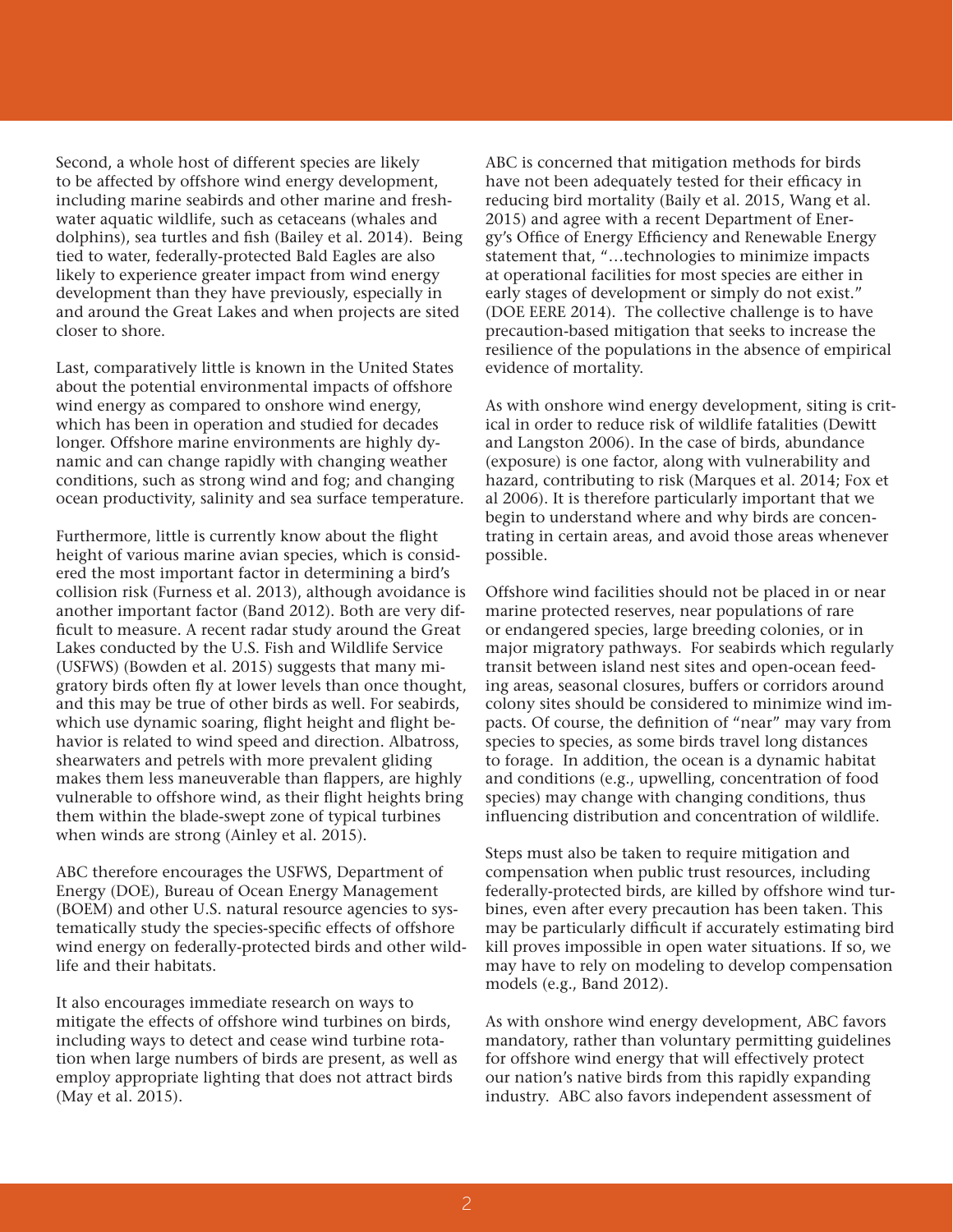risks preconstruction and monitoring of bird deaths post-construction to remove any potential conflicts of interest. Any pre-construction risk assessment should include consultation with avian experts that are not paid employees of wind energy companies, but who are intimately familiar with the local avifauna and their habitats.

A non-affiliated avian advisory group could help to make informed decisions about the potential impacts of any potential offshore wind energy development. Having such a group plugged into the NEPA process where they can advise on scoping, methods, and data interpretation would provide additional safeguards.

Transparency is also important, as our nation's birds are a public trust resource. The public has a right to know how many and what kinds of birds are being killed at wind energy facilities. However, since most offshore wind projects are occurring on federal lands, we hope that all monitoring will be public.

ABC recognizes that offshore wind energy, especially when it is positioned long distances off the coast, could offer some advantages over onshore wind energy in terms of its risk to birds, and technological advances are allowing turbines to be installed in deeper water (Bailey et al. 2014). In addition, at least for the distances that they remain underwater, associated electrical cables do not have to be placed on towers, where they can pose a significant risk to birds through collisions and electrocution (Manville 2005). However, once they do reach shore, associated power lines and towers located close to the shoreline could pose additional obstacles to birds that could result in significant mortality, again, depending on siting.

 ABC also encourages government regulators to develop a better process for assessing cumulative impact when making wind energy development decisions (see Goodale and Milman 2014, Brabant et al. 2015). Estimating the potential impact of one wind energy facility is very different from assessing the impact of several facilities in the same area (Busch et al. 2013).

#### **References**

Ainley, D.G., Porzig, E., Zajanc, D. & Spear, L.B. 2015. Seabird flight behavior and height in response to altered wind strength and direction. Marine Ornithology 43: 25–36.

Anon. 2014. US leads the world on wind energy production. Sustainable Business.com: http://www.sustainablebusiness.com/index.cfm/go/news.display/id/26005

Bailey, H., Brookes, K.L., and Thompson, P.M. 2014. Assessing environmental impacts of offshore wind farms: Lessons learned and recommendations for the future. Aquatic Biosystems 10 (8): doi10.1186/2046-9063-10-8. http://www.aquaticbiosystems.org/content/10/1/8

Band, B. 2012. Using a collision risk model to assess bird collision risks for offshore wind farms. http://www.bto. org/sites/default/files/u28/downloads/Projects/Final\_Report\_SOSS02\_Band1ModelGuidance.pdf

Bowden, T. S., E. C. Olson, N. A. Rathbun, D. C. Nolfi, R. L. Horton, D. J. Larson, and Gosse, J.C.. 2015. Great Lakes avian radar technical report Huron and Oceana Counties, Michigan. Biological Technical Publication BTP-R3011-2015.

#### http://digitalmedia.fws.gov/cdm/ref/collection/document/id/2092

Brabant, R., Vanermen, N., Stienen, W.M., and Degraer, S. 2015. Towards a cumulative collision risk assessment of local and migrating birds in North Sea offshore wind farms. Hydrobiologica 756: 63-74.

Busch, M., Kannen, A., Garthe, S., and Jessup, M. 2013. Consequences of a cumulative perspective on marine environmental impacts: offshore wind farming and seabirds at North Sea scale in context of the EU Marine Strategy Framework Directive. Ocean and Coastal Management 71: 213-224..

Dewitt, A.L., and Langston, R.H.W. 2006. Assessing the impacts of wind farms on birds. Ibis 148: 29-42.

DOE. 2011. A national offshore wind strategy: Creating an offshore wind energy industry in the United States. Department of Energy, Washington, DC.

DOE EERE 2014. Request for information: Wind energy bat and eagle impact minimization technologies and field testing opportunities. Washington, DC: Department of Energy, Energy Efficiency and Renewable Energy. https://www.google.com/#q=U.S.+Department+of+Energy%2C+EERE%2C+Request+for+Information:+Wind+Energy+Bat+and+Eagle+Impact Enerknol Research. 2015. DOI offshore wind energy